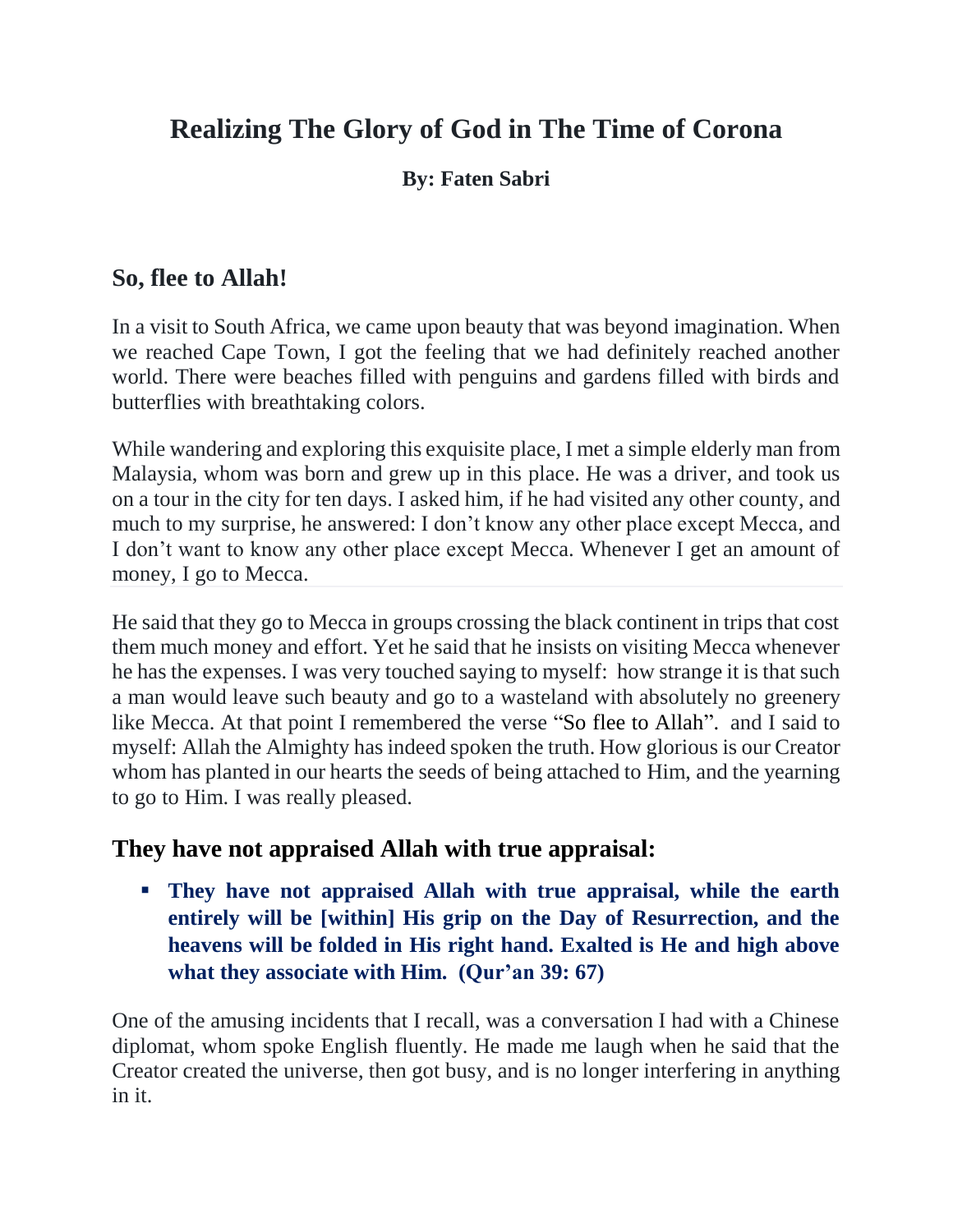At first, I thought he was joking, then I realized that this is a basic belief in one of the religions that is widespread worldwide.

I told him that Allah knows everything in this universe from the tiniest to the greatest thing. Not a leaf doth fall but with His knowledge, and not a fruit comes out of its covering, and He keeps count of all things.

He answered: Isn't it strange that the Creator would interfere in everything?

I simply replied that the fly that seems useless to people could be a cause of spreading diseases, and could change the natural balance in the environment. Wasn't it a mosquito that caused the death of the Alexander?

Is it not enough for us to realize the greatness of our Creator when we see that the people nowadays fear tiny microbes, which are spreading and can't even be seen? Indeed, it is only Him whom knows the true value of everything!

I always recall this conversation and say to myself "It is not the eyes, but the hearts in the chests that are blind."

The greatest nations are challenging each other by showing off their military equipment, and Allah The Most Glorious is showing us a challenge that can't be even seen with our eyes.

The spreading of the corona virus made the world realize the greatness of our Creator, and how all our balances have been disturbed. This unseen creature has caused the nuclear and hydrogenic weapons to collapse, and with it, the human pride collapsed as well.

The scholar Ibn Alqayam says: "Look at the speech of the Qur'an and you will see The King whom has the absolute possession of all, whom deserves the absolute praise. The King whom has full control of everything. Everything starts from Him and Ends with Him. He is the All Knowing whom knows all what's apparent and all what's hidden. It is Him whom hears and sees, gives and takes, rewards and punishes, honors and humiliates. It is Him whom creates and provides, causes death and life. It is Him whom judges and manages."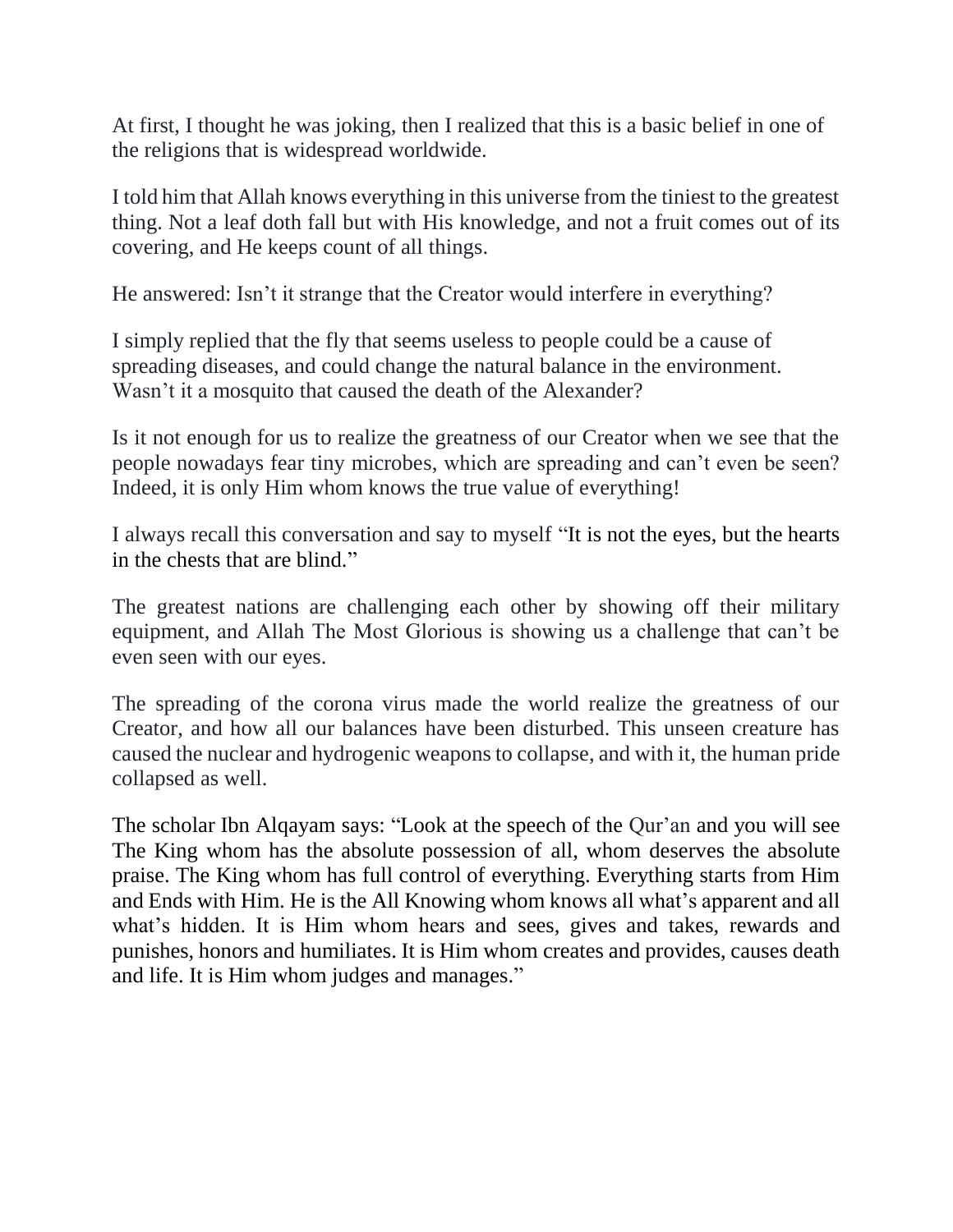# **The Glory of Allah is Manifested in His Connection With His Creations:**

My conversation with the Chinese person pulled me towards reading more about his religion, in which people believed that the Creator created the universe, then abandoned it and left it without guidance.

I kept searching for a way to respond to the followers of this belief, which they call "Divine Neutrality".

During my search, I found that the Qur'an acknowledges the fact that Allah interacts with His creations through the messengers. This connection is manifested in more than one verse in the Qur'an.

▪ **[We sent] messengers as bringers of good tidings and warners so that mankind will have no argument against Allah after the messengers. And ever is Allah Exalted in Might and Wise. (Qur'an 4: 165)**

First, Allah stressed that there is a wisdom behind the creation of the human being.

▪ **Then did you think that We created you uselessly and that to Us you would not be returned?" (Qur'an 23:115)**

Then, He stressed that playing and amusement were never the aim of creation.

- And We did not create the heaven and earth and that between them in **play. (Qur'an 21-16)**
- **Had We intended to take a diversion, We could have taken it from [what is] with Us - if [indeed] We were to do so. (Qur'an 21:17)**

Allah stressed the absolute surrender and submission of the heavens and the earth.

▪ **So is it other than the religion of Allah they desire, while to Him have submitted [all] those within the heavens and earth, willingly or by compulsion, and to Him they will be returned? (Qur'an 3:83)**

And that He created man and jinn only to worship Him.

▪ **And I did not create the jinn and mankind except to worship Me. (Qur'an 51:56)**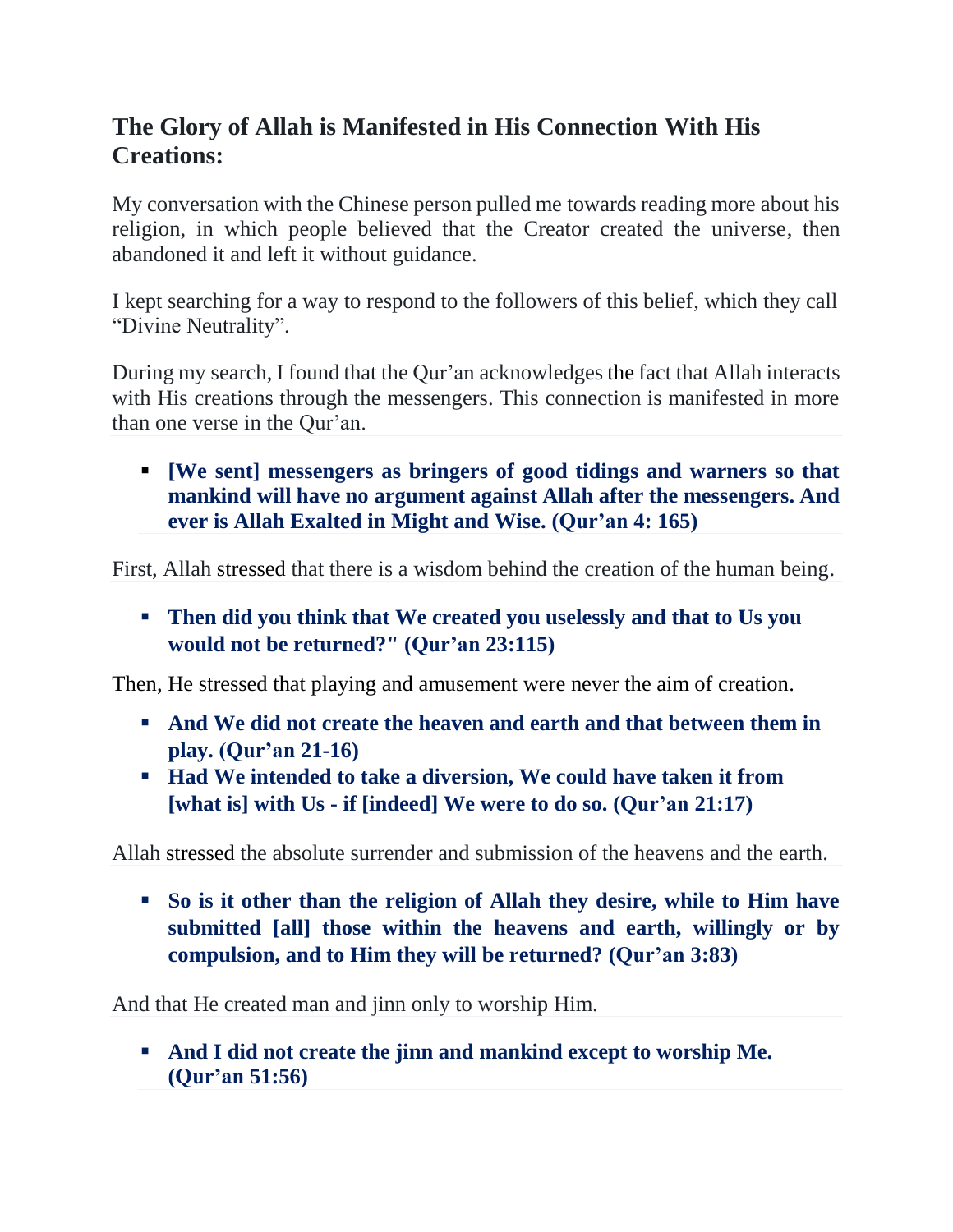Allah shows that man was honored over other creations by the direct and genuine relation with Him through worship.

## ■ And who is better in religion than one who submits himself to Allah while **being a doer of good and follows the religion of Abraham, inclining toward truth? And Allah took Abraham as an intimate friend. (Qur'an 4:125)**

Worship here is meant in its general meaning, which is by knowing the Lord of the worlds and forming a connection with Him. Knowing His attributes, glorifying, exalting Him, and worshipping Him alone.

In addition to what is mentioned in the Qur'an, there is a number of logical evidences of the communication between Allah and humans. Some of which is:

#### **Wisdom:**

If there were a person whom built a building, then abandoned it without making it appropriate for accommodation, we would certainly judge this person as unwise and unstable. So - as Allah is the ideal - there must be a wisdom behind the creation of the heavens and the earth, and in exploiting them for the service of man.

#### **The natural instinct and common sense:**

In each human being there is a strong natural instinct to know his/her origin, and the reason for their existence. The natural instinct always drives the human being towards knowing their founder.

The person whom is born and doesn't find his/her parents gets this strong need to find them as they were the reason for his/her existence.

The stable natural instinct that hasn't been affected by outside effects, could be led to its Creator and founder. But that's not enough. Still it needs guidance from its Creator through messengers to guide it to the correct path, and to know its Creator in a way He deserves.

We find that many people in the world have found their way towards the heavenly messages while, others are still astray from the truth, and are totally attached to materialism.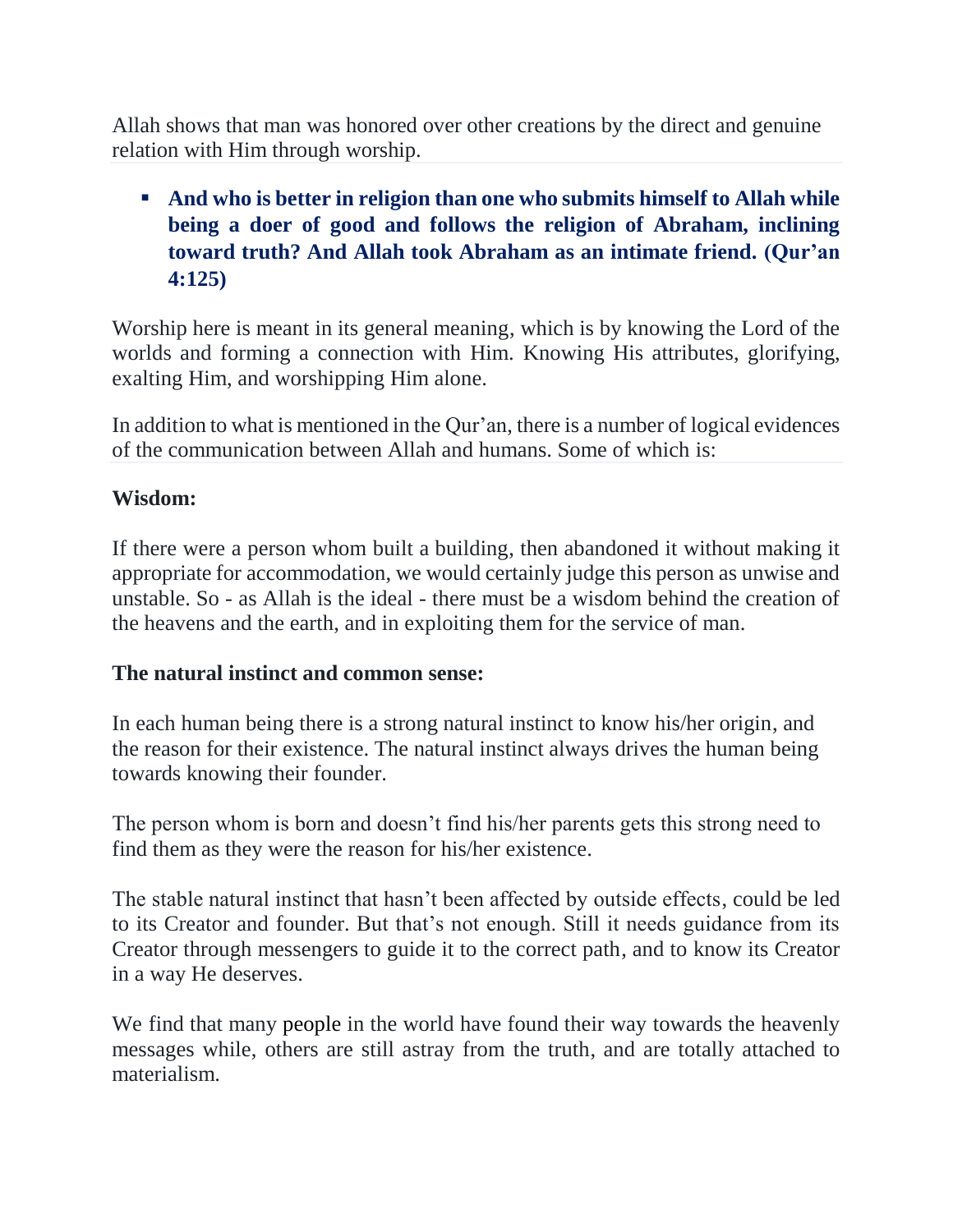This natural instinct in human beings towards communicating with their Creator, knowing the wisdom behind their existence, and knowing their fate after death has forever been in the minds of people. They have invented myths and philosophies about them trying to find explanations and answers to these existentialism questions.

The existence of these questions in the minds of man, and the seeking towards looking for answers for them, gives us evidence that there is an unseen power, will be leading to this, and pushing man towards knowing his/her Creator. It also gives us evidence that it's unacceptable that the creations would be left with such an instinct without guidance from the founder of this instinct.

### **Ethics:**

The feeling of thirst is a clue to the existence of water, even before knowing of its existence. Also, our longing to just is a clue to the existence of the Justful.

So, witnessing the defects in this life and injustice between people, makes it unbelievable that this life will end with the unjust people getting away with their actions and the oppressed, not being paid back. There is a comfort in the idea of the existence of resurrection and the hereafter and retribution. No doubt that the person whom knows that there will be a judgment on actions won't be left without guidance. Won't be left without coercion and intimidation. And this is the role of religion.

Also, the existence of the current divine religions, whose followers believe in the divinity of their source, is considered direct evidence of the Creator's communication with human beings. Even if atheists deny sending the Lord messengers or books, the existence of these books and religions is a strong evidence of one truth, which is man's unbridled desire to communicate with God, and satisfy his innate void.

We find in the Qur'an the stress on giving evidence on the truthfulness of the prophets and messengers, in a way that was suitable to every time and place. It is not logical to believe in the existence of the Creator without believing in the existence of a way or curriculum of communication with this Creator.

One of the attributes of the Creator is wisdom, and one of the characteristics of human being is the conflict of good and evil and the freedom of choice. It is selfevident that the imperative of the wisdom of the Creator becomes clear to us, and it is sufficient that death exist on the imperative of judgment. Death is not annihilation, but rather the stage of transition to reckoning. This is the role of the divine religions in showing this fact.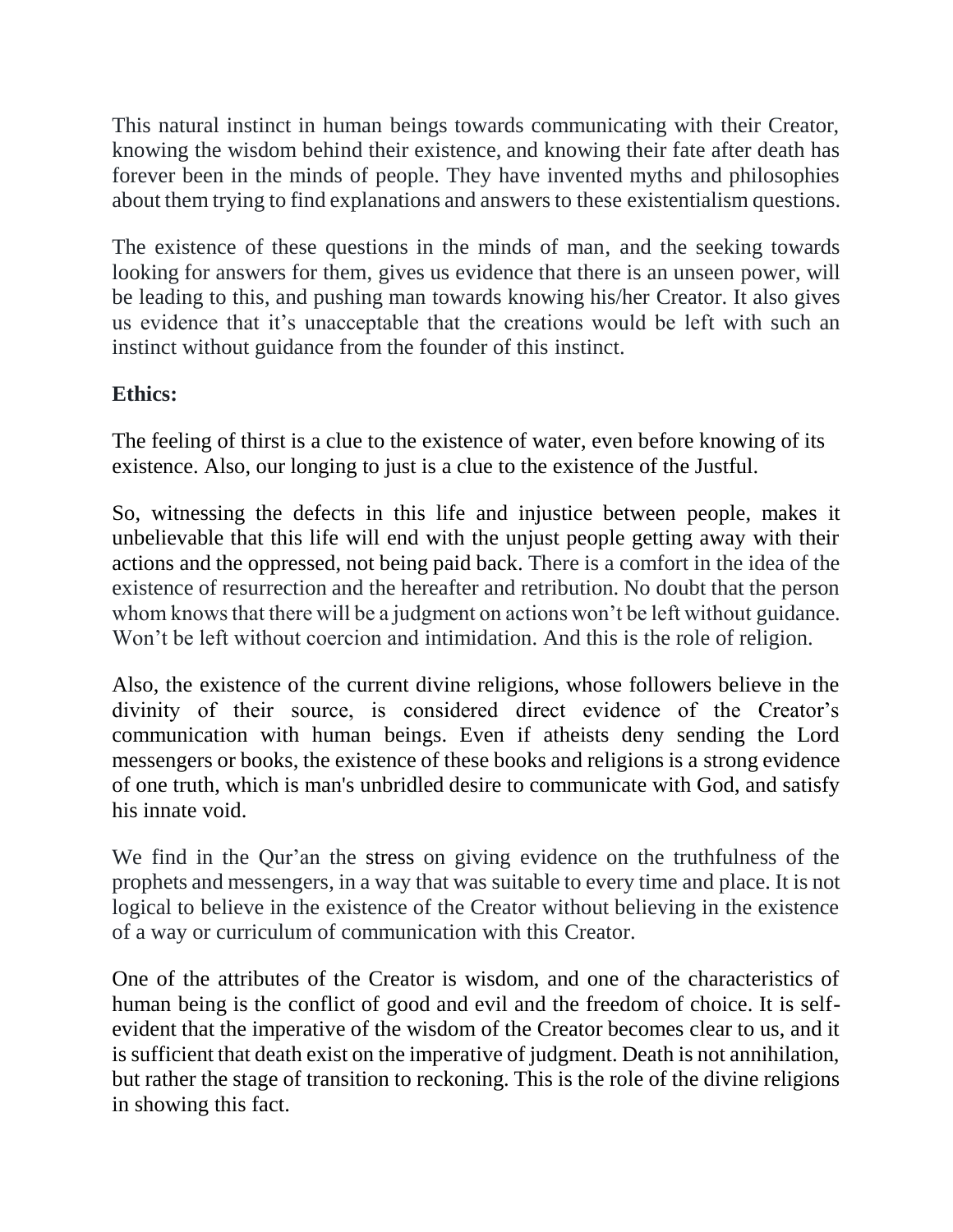# **The Glory of The Creator is Manifested in His Response to the Distressed Whom Call on to Him:**

I once had a conversation about the greatness of the Creator with a German woman - married to an Argentine man - and her Argentine mother in-law. The husband wasn't present. During the conversation, I realized that German woman didn't believe in the existence of God, but then something happened, which cause us all to cry.

The mother in-law was talking to me persistently about the hardships facing us in life, and questioning how could we handle them. The conversation was very touching to the extent that she cried. Then while I was explaining the wisdom, mercy, glory and greatness of God in sending such hardships, she asked: Then what's the solution? What should we do to face such hardships?

I replied: Just say: Ya Rab (Oh God)!

They said: How?

I had shown them the way to do supplications by raising their hands and taught them the words. We all said: Ya Rab (Oh God)!

While we were saying the words, the German woman got a phone call with news that made her cry and jump in joy hugging me and her mother in-law. The mother in-law kept on asking her: Did he come out? Did he come out?

The German woman replied: Yes! Yes! They both hugged me saying : We thank you God!

I learnt that the husband had been put in jail from three weeks due to corruption in his data. And he was a man of a high status in the community, so this was a shock to them.

She told me words that I will never forget. She told me thank you for bringing out of my heart, what I didn't realize existed. I never thought that I believed in Allah. At that moment, I realized how great Allah is to answer supplications and to guide such hearts that longed to know Him.

I was very pleased with what this woman admitted to me, cause it proved right what I always repeat in my lectures to my students and in my conversations with non-Muslims, which is that there is nothing called atheism, and that all people know that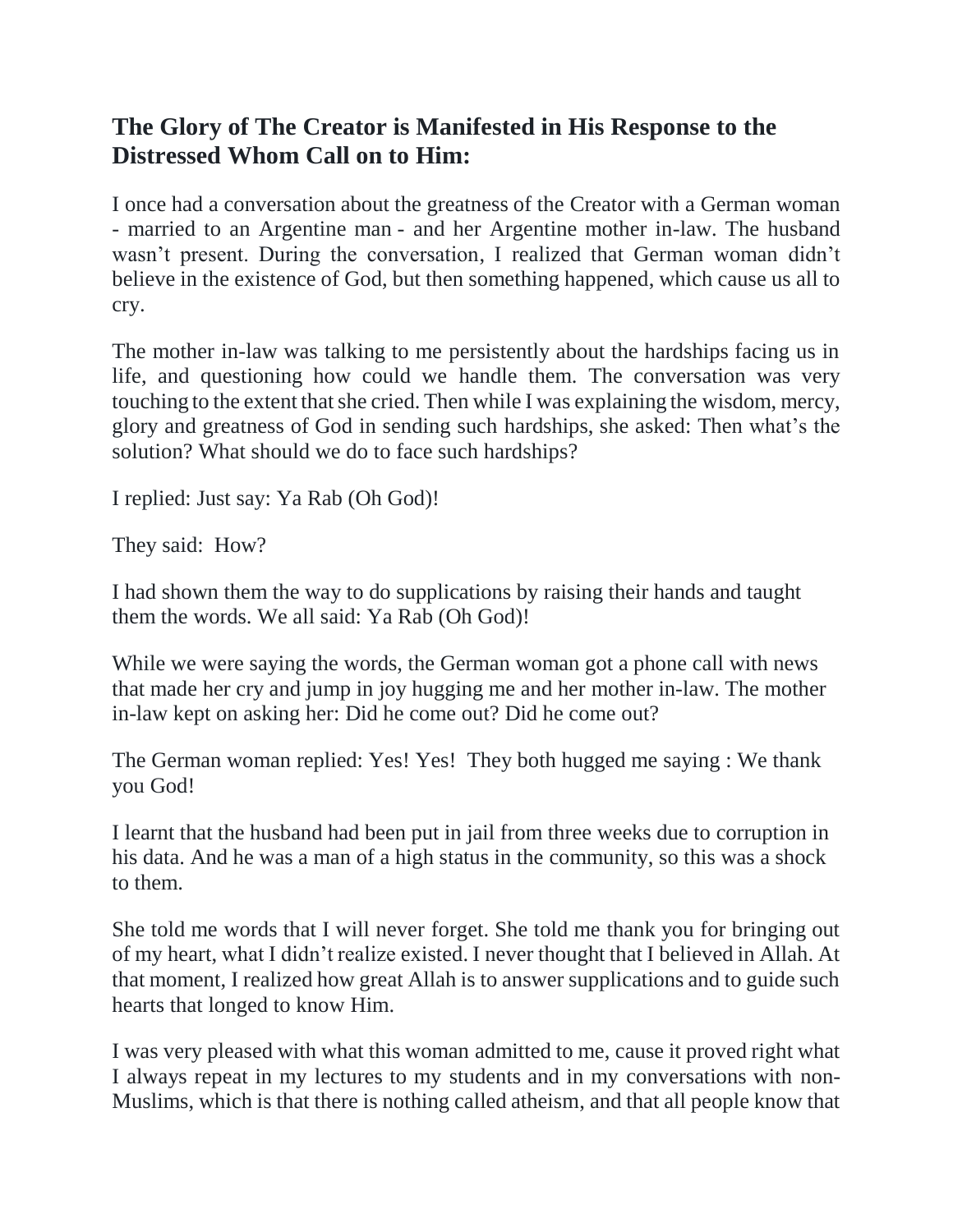Allah is there whether they admitted it or not. Our role is just to get from those whom claim to be atheists the faith they are hiding or are trying to hide inside.

Now, at the time of this corona pandemic, we all urgently need to say these supplications to Allah. The supplications of the distressed. As if we are all in the stomach of the whale. We need to say "There is no deity except You; exalted are You. Indeed, I have been of the wrongdoers."

# **Why a Religion?**

One Portuguese doctor asked me about the importance of converting to Islam, and why should she convert to any religion at all? She was wondering, why it wasn't enough to just believe in Allah and worship Him in her own way.

She said that, she believed in the existence of a Creator to the universe, but she didn't believe that He communicates with humans through messengers. She said that, she does good deeds and helps both humans and animals, but isn't waiting for a reward from the Creator, she takes her reward and happiness from the humanity instead.

I told her: Do you think the humanity is immortal? Is the human happiness endless? When humanity ends, only God, who does not die, will remain. I told her that by her way, she is like a student whom after twelve years of studying says, she doesn't want the certificate.

Imagine, if you were a member in a Social Solidarity Foundation, so that you would get a retirement salary, then the foundation declared that it won't be able to pay these salaries, and it will close soon, would you continue dealing with it?

A believer works and strives to help humanity for the sake of Allah, and so gets happiness both in this life and in the hereafter.

I told her: Regarding the importance of the existence of religion, imagine that you are walking in a way and do not know its end, and you have two options, either to follow the instructions of the signs found on the road, or try to guess, which may cause you to lose and perish.

Or imagine, that you would buy a TV, and try to use it without going back to the operating instructions, you will spoil it. The TV set coming from the same factory, for example, arrives here with the same instruction booklet that arrives in Portugal, so we must use it in the same way.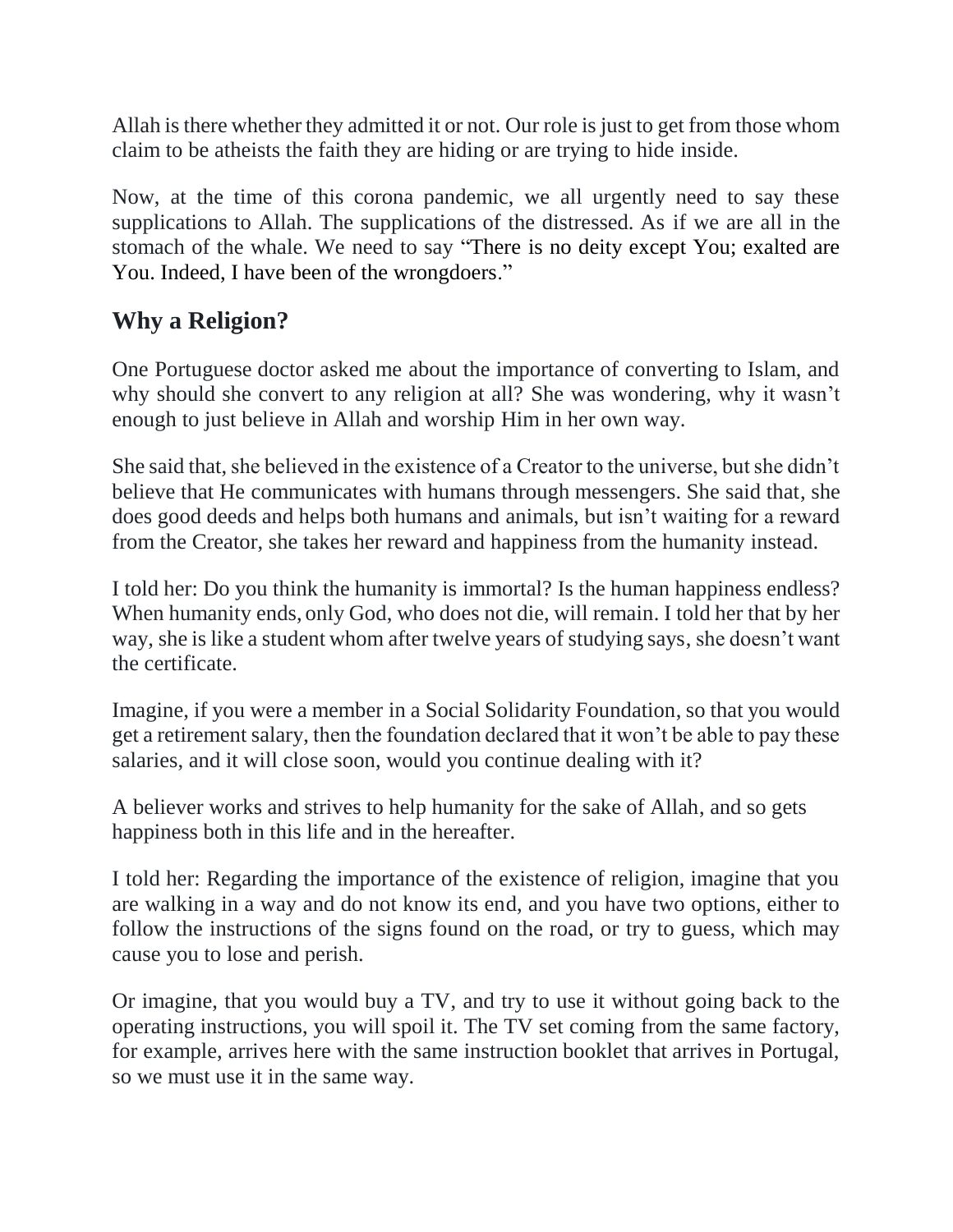We find some people to communicate with God, dancing and singing in places of worship, and others who applaud to wake the God according to their belief.

It is God's greatness to make a system to be followed by all of us, to organize our relationship with Him, and our relationship with those around us, which is the definition of the religion.

Humans cannot worship God by following their whims, because they will harm themselves first before they harm others.

Some of them worship God by taking a mediator, and they believe that God comes in the form of human beings or stones. God wants to protect us from ourselves, when we worship what does not benefit or harm us, but rather causes us to perish in the Hereafter. Worship other than God with God, is considered the greatest sin, and its punishment is immortality in Hell.

She asked me, why making partners with God, makes the person deserve eternal hellfire.

I told her: In the laws of humanity, it's well known that adhering the rights of the king is like no other crime. What if we are talking about the KING of the kings? It's the right of Allah to be worshipped alone and it's the right of the people to have a direct connection with Him without intermediaries, and so to have peace in this life and in the hereafter.

# **The Correct Religion:**

Then she asked me about the correct religion that she must embrace after believing in God? I told her: It is God's greatness to make the right religion easy and logical, and in accordance with our natural instincts. It's to worship Him alone while doing good deeds and leaving evil. It's the religion that all the prophets called for.

#### **The correct religion could be distinguished through three main points:**

- $\triangleright$  The attributes of God in the religion.
- $\triangleright$  The attributes of the prophet or the messenger.
- $\triangleright$  The details of that religion.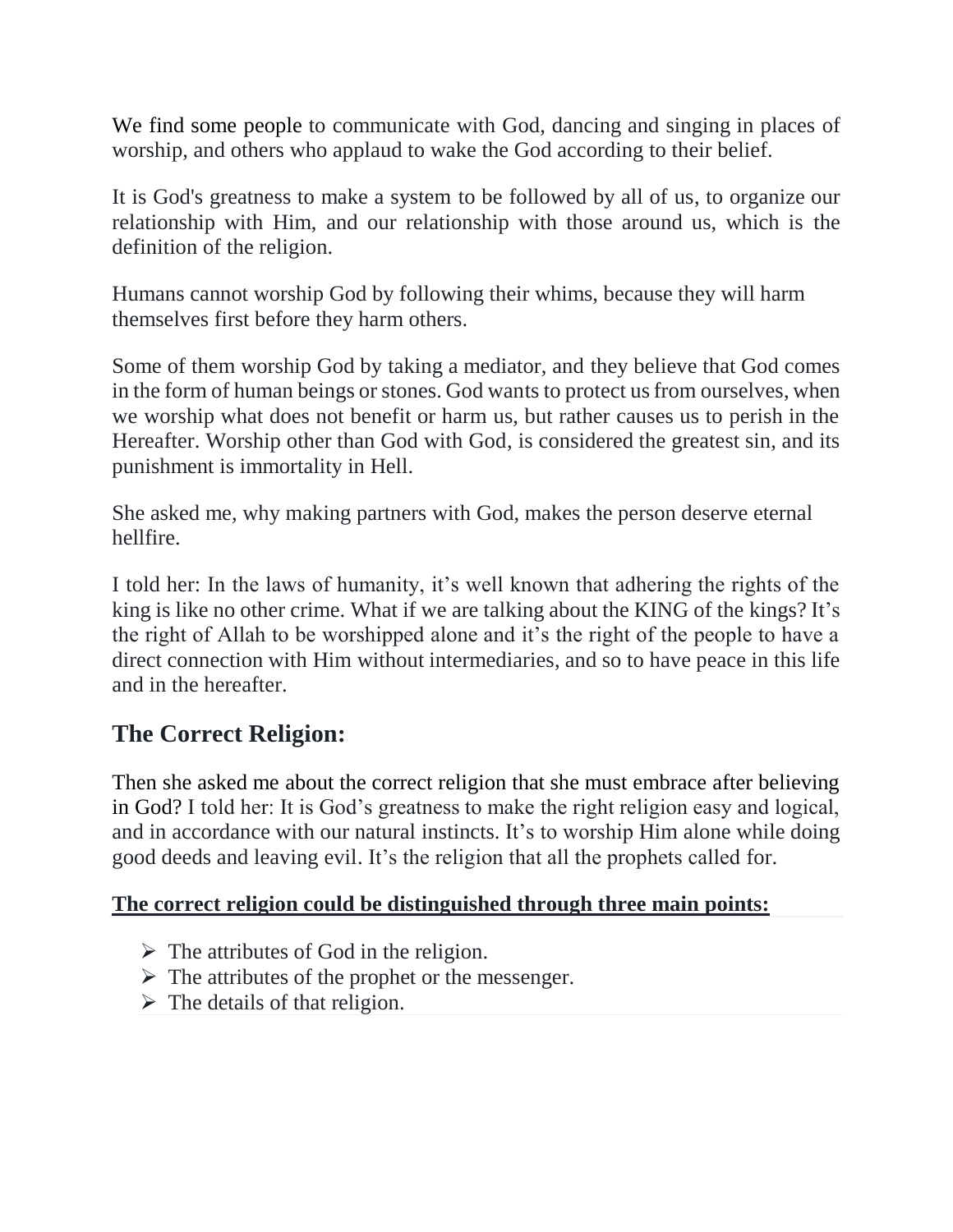#### **The correct religion must include attributes showing the Beauty and Glory of God:**

It must include a description of God and evidence of His existence.

▪ **Say: He is Allah, [who is] One, [\(1\)](http://tanzil.net/#trans/en.sahih/112:1) Allah, the Eternal Refuge. [\(2\)](http://tanzil.net/#trans/en.sahih/112:2) He neither begets nor is born, [\(3\)](http://tanzil.net/#trans/en.sahih/112:3) Nor is there to Him any equivalent. (Qur'an 112)**

**As for the description of the messenger and his attributes, the religion:**

Must describe how the connection between God and the messenger is established.

▪ **And I have chosen you, so listen to what is revealed [to you]. (Qur'an 20:13)**

Must show that these messengers are responsible for delivering the messages from God.

▪ **Messenger, announce that which has been revealed to you from your Lord, and if you do not, then you have not conveyed His message,.. (Qur'an 5-67)**

That these messengers haven't been sent to call people to worship themselves, but to worship God alone.

▪ **It is not for a human [prophet] that Allah should give him the Scripture and authority and prophethood and then he would say to the people, "Be servants to me rather than Allah," but [instead, he would say], "Be pious scholars of the Lord because of what you have taught of the Scripture and because of what you have studied." (Qur'an 3:79)**

Must emphasis that the messengers are supreme in the limited human attributes.

▪ **And indeed, you are of a great moral character. (Qur'an 68:4)**

That the messengers are the human role models.

▪ **There has certainly been for you in the Messenger of Allah an excellent pattern for anyone whose hope is in Allah and the Last Day and [who] remembers Allah often. (Qur'an 33:21)**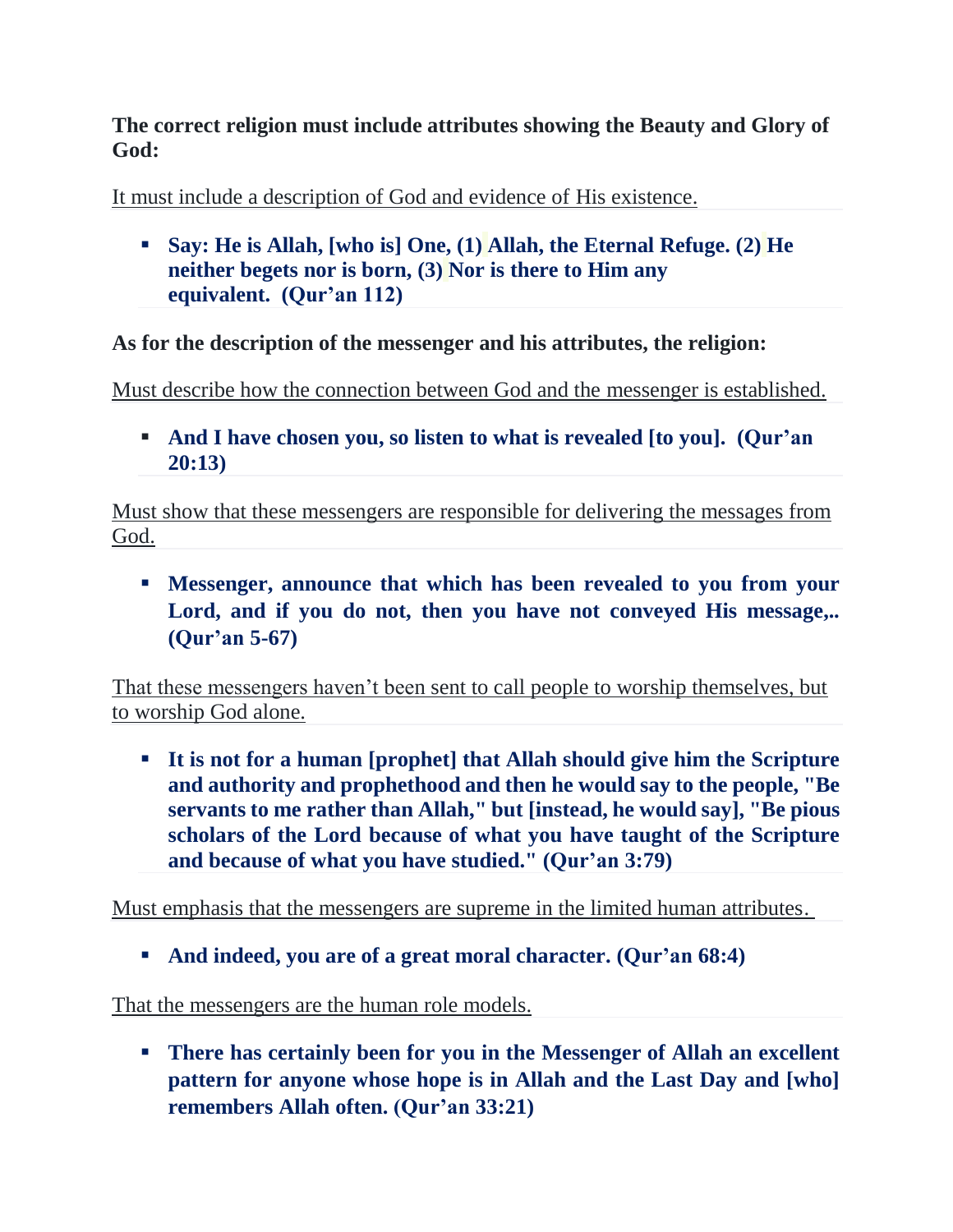As it's analogical to accept a religion that describes the messengers as drunk or adulterers or traitors.

### **As for the religion itself, it must include:**

#### A description to The Creator.

The correct religion wouldn't describe the Creator with what doesn't fit His glory and greatness. It wouldn't show Him as an animal or stone, or that He was begotten or has children. It also, wouldn't show Him as to have equals from his creations.

- **[He is] Creator of the heavens and the earth. He has made for you from yourselves, mates, and among the cattle, mates; He multiplies you thereby. There is nothing like unto Him, and He is the Hearing, the Seeing. (Qur'an 42:11)**
- **Allah - there is no deity except Him, the Ever-Living, the Sustainer of [all] existence. Neither drowsiness overtakes Him nor sleep. To Him belongs whatever is in the heavens and whatever is on the earth. Who is it that can intercede with Him except by His permission? He knows what is [presently] before them and what will be after them, and they encompass not a thing of His knowledge except for what He wills. His throne extends over the heavens and the earth, and their preservation tires Him not. And He is the Most High, the Most Great. (Qur'an 2: 255)**

Must show the purpose of existence.

- **And I did not create the jinn and mankind except to worship Me. (Qur'an 51:56)**
- **Say, "I am only a man like you, to whom has been revealed that your god is one God. So whoever would hope for the meeting with his Lord - let him do righteous work and not associate in the worship of his Lord anyone." (Qur'an 18:110)**

The obligations of the religion must be within the human capabilities.

- **Allah intends for you ease and does not intend for you hardship,.. (Qur'an 2: 185)**
- **Allah does not charge a soul except [with that within] its capacity,.. (Qur'an 2: 286)**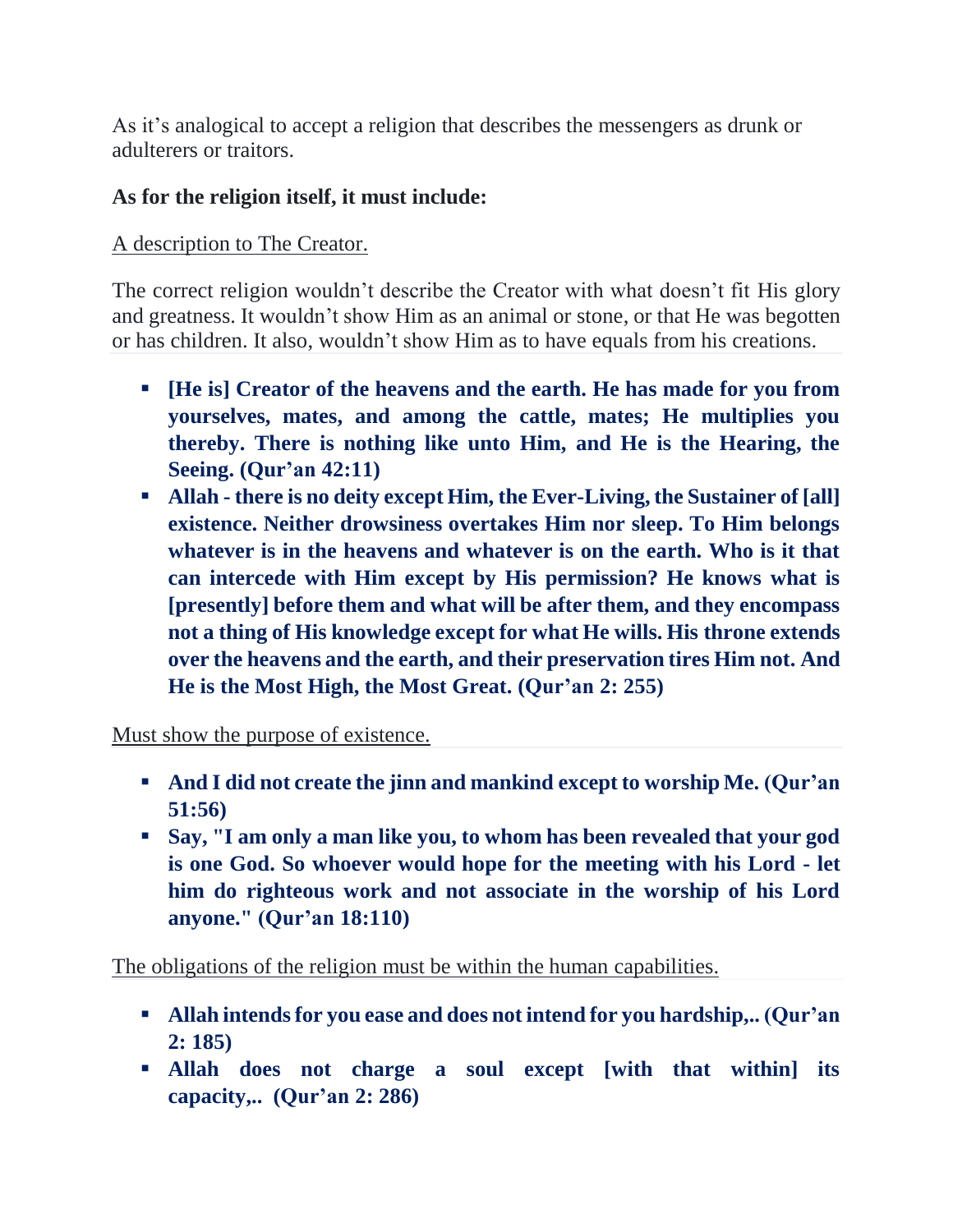## ■ And Allah wants to lighten for you [your difficulties]; and mankind was **created weak. (Qur'an 4:28)**

### Must give the rational proofs of the validity of concepts and facts it presents.

The message must give us clear and sufficient rational proofs, to judge the validity of its content.

So, we find the Qur'an not only has given such mental proofs, but has defied atheists and polytheists to give proof of their beliefs.

- **And they say, "None will enter Paradise except one who is a Jew or a Christian." That is [merely] their wishful thinking, Say, "Produce your proof, if you should be truthful." (Qur'an 2:111)**
- **And whoever invokes besides Allah another deity for which he has no proof - then his account is only with his Lord. Indeed, the disbelievers will not succeed. (Qur'an 23:117)**
- **Say, "Observe what is in the heavens and earth." But of no avail will be signs or warners to a people who do not believe (Qur'an 10:101)**

Must have no contradiction between the religious contents presented in the message:

- **Then do they not reflect upon the Qur'an? If it had been from [any] other than Allah, they would have found within it much contradiction. (Qur'an 4:82)**
- **It is He who has sent down to you, [O Muhammad], the Book; in it are verses [that are] precise - they are the foundation of the Book - and others unspecific. As for those in whose hearts is deviation [from truth], they will follow that of it which is unspecific, seeking discord and seeking an interpretation [suitable to them]. And no one knows its [true] interpretation except Allah. But those firm in knowledge say, "We believe in it. All [of it] is from our Lord." And no one will be reminded except those of understanding. (Qur'an 3:7)**

The religious texts must not be in conflict with natural human ethical laws.

▪ **So direct your face toward the religion, inclining to truth. [Adhere to] the fitrah of Allah upon which He has created [all] people. No change should**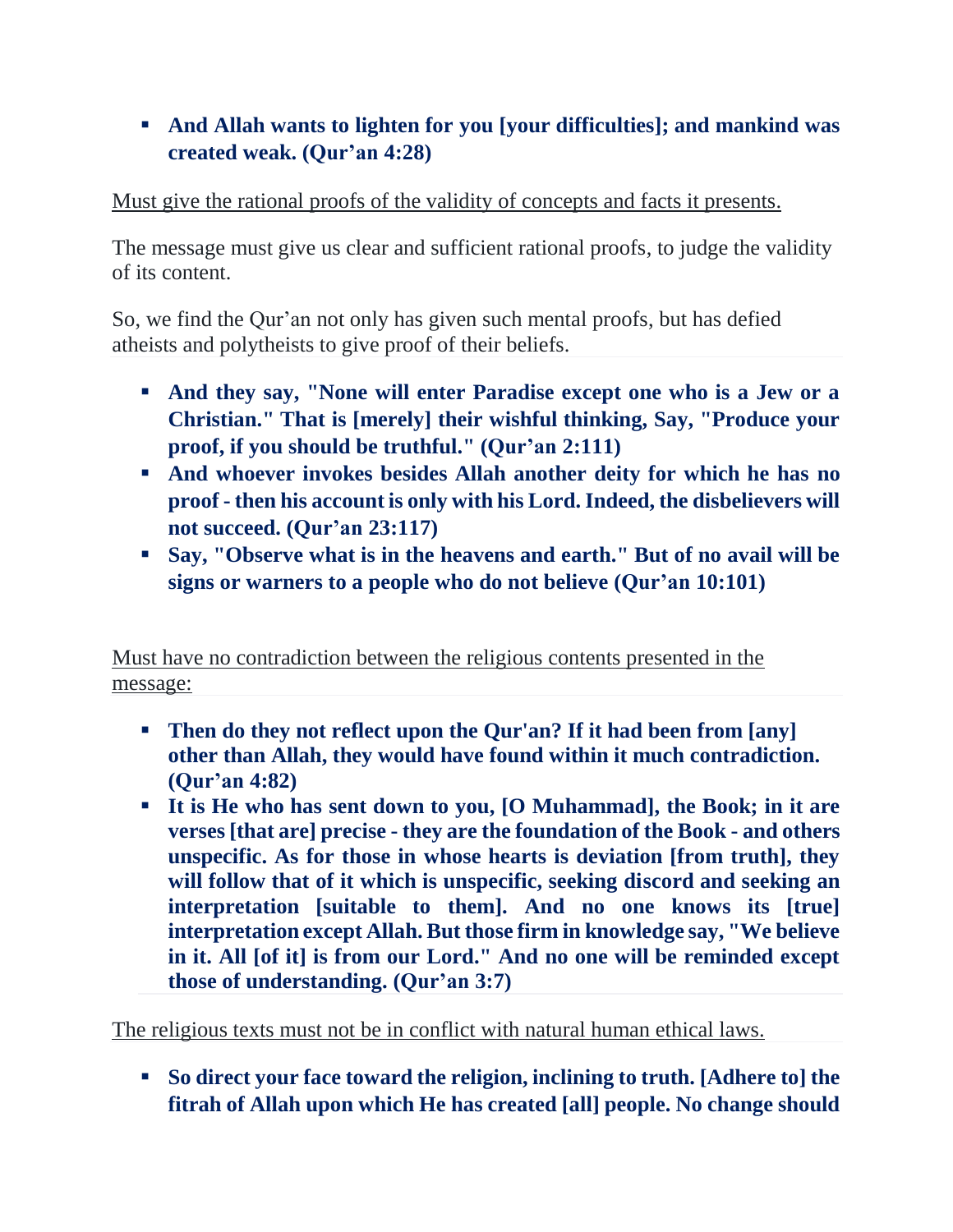**there be in the creation of Allah. That is the correct religion, but most of the people do not know. (Qur'an 30: 30)**

▪ **Allah wants to make clear to you [the lawful from the unlawful] and guide you to the [good] practices of those before you and to accept your repentance. And Allah is Knowing and Wise. Allah wants to accept your repentance, but those who follow [their] passions want you to digress [into] a great deviation. (Qur'an 4 :26- 27)**

The religious texts must not be in conflict with science.

■ **Have those who disbelieved not considered that the heavens and the earth were a joined entity, and We separated them and made from water every living thing? Then will they not believe? (Qur'an 21:30)**

The religious texts shouldn't be isolated from the human daily life and modern civilization.

▪ **Say, "Who has forbidden the adornment of Allah which He has produced for His servants and the good [lawful] things of provision?" Say, "They are for those who believe during the worldly life [but] exclusively for them on the Day of Resurrection." Thus, do We detail the verses for a people who know. (Qur'an 7:32)**

The religious texts should be convenient to any place and time.

▪ **..,This day I have perfected for you your religion and completed My favor upon you and have approved for you Islam as religion,.. (Qur'an 5:3)**

The Message universality:

▪ **Say, [O Muhammad], "O mankind, indeed I am the Messenger of Allah to you all, [from Him] to whom belongs the dominion of the heavens and the earth. There is no deity except Him; He gives life and causes death." So believe in Allah and His Messenger, the unlettered prophet, who believes in Allah and His words, and follow him that you may be guided. (Qur'an 7:158)**

In conclusion, we find out, that the greatness of our Creator, that He has communicated with His creations, and has sent messengers with His heavenly true